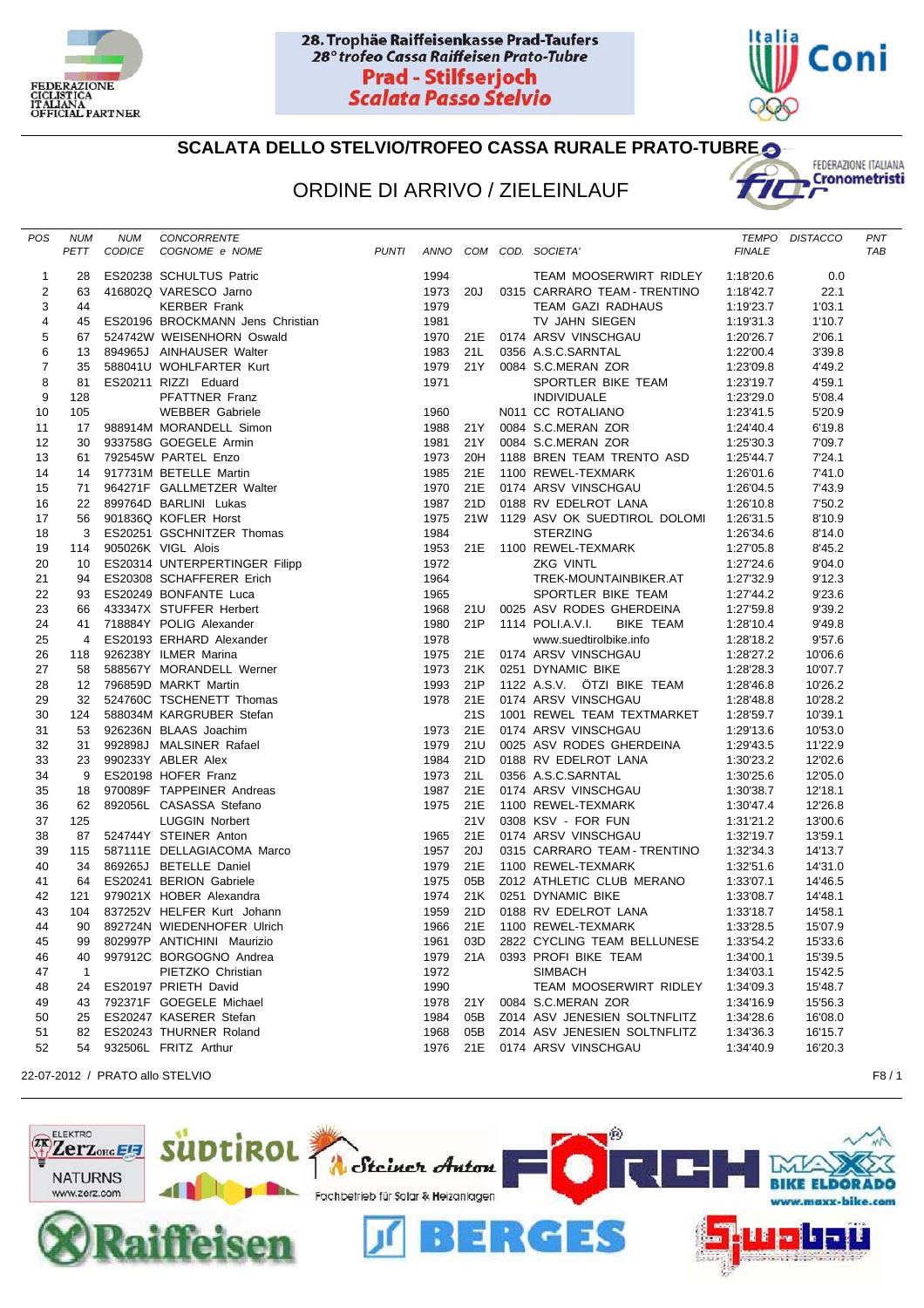| <b>POS</b>      | <b>NUM</b>  | <b>NUM</b>                      | <b>CONCORRENTE</b>             |       |          |       |                              |               | TEMPO DISTACCO | PNT  |
|-----------------|-------------|---------------------------------|--------------------------------|-------|----------|-------|------------------------------|---------------|----------------|------|
|                 | PETT        | CODICE                          | COGNOME e NOME                 | PUNTI |          |       | ANNO COM COD. SOCIETA'       | <b>FINALE</b> |                | TAB  |
|                 |             |                                 |                                |       |          |       |                              |               |                |      |
| 53              | 113         |                                 | 334810Y KOCH Alois             |       | 1953     | 21E   | 0174 ARSV VINSCHGAU          | 1:35'06.9     | 16'46.3        |      |
| 54              | 5           |                                 | ES20257 BACHER Lukas           |       | 1986     |       | <b>SV RATSCHINGS</b>         | 1:35'46.7     | 17'26.1        |      |
| 55              | 74          |                                 | 480514K CASAGRANDE Giordano    |       | 1972     | 20M   | 0381 TEAM CARPENTARI         | 1:36'02.0     | 17'41.4        |      |
| 56              | 59          |                                 | 641149R PIXNER Juergen         |       | 1974     | 21L   | 0356 A.S.C.SARNTAL           | 1:36'29.2     | 18'08.6        |      |
| 57              | 21          |                                 | 965847S CASASSA Matteo         |       | 1991     | 21E   | 1100 REWEL-TEXMARK           | 1:36'36.9     | 18'16.3        |      |
| 58              | 20          |                                 | 804078A GROSS Armin            |       | 1989     | 21L   | 0356 A.S.C.SARNTAL           | 1:36'37.8     | 18'17.2        |      |
| 59              | 103         |                                 | 894941J LAGEDER Theodor        |       | 1960     | 21E   | 1100 REWEL-TEXMARK           | 1:36'54.8     | 18'34.2        |      |
| 60              | 7           |                                 | ES20310 STUEFER Ingemar        |       | 1977     |       | ASC SARNTAL                  | 1:37'02.1     | 18'41.5        |      |
| 61              | 84          |                                 | 387664F NEUMAIR Walter         |       | 1963     | 21E   | 0174 ARSV VINSCHGAU          | 1:37'30.6     | 19'10.0        |      |
| 62              | 122         |                                 | ES20248 WEGMANN Claudia        |       | 1974     | 05B   | Z014 ASV JENESIEN SOLTNFLITZ | 1:37'44.8     | 19'24.2        |      |
| 63              | 95          |                                 | ES20312 VERONESI Roberto       |       | 1965     |       | SPORTLER BIKE TEAM           | 1:38'07.3     | 19'46.7        |      |
| 64              | 69          |                                 | 895883A KOFLER Kurt            |       | 1970     | 21E   | 0174 ARSV VINSCHGAU          | 1:38'20.5     | 19'59.9        |      |
| 65              | 88          |                                 | 837972P GUNSCH Walter          |       | 1964     | 21E   | 0174 ARSV VINSCHGAU          | 1:38'56.9     | 20'36.3        |      |
| 66              | 60          |                                 | 588321Z HEIDENBERGER Alexander |       | 1974     | 21Y   | 0084 S.C.MERAN ZOR           | 1:39'59.2     | 21'38.6        |      |
| 67              | 92          |                                 | MINELLI Luciano                |       | 1963     | 08M 5 | <b>GS SPORTISSIMO</b>        | 1:40'04.6     | 21'44.0        |      |
| 68              | 130         |                                 | <b>WEISSTEINER Leo</b>         |       |          |       | <b>INDIVIDUALE</b>           | 1:40'23.8     | 22'03.2        |      |
| 69              | 65          |                                 | ES20261 BRÜCKNER Alexander     |       | 1973     |       | RC CONCORDIA MÜNCHEN         | 1:40'27.1     | 22'06.5        |      |
| 70              | 112         |                                 | 991779G DEFRANCESCO Mario      |       | 1957     | 20M   | 1169 VAL DI FASSA SPORT EVEN | 1:41'15.5     | 22'54.9        |      |
| 71              | 37          |                                 | 716224X KOFLER Manfred         |       | 1980     | 21P   | 1122 A.S.V. ÖTZI BIKE TEAM   | 1:41'17.9     | 22'57.3        |      |
| 72              | 101         |                                 | 524974P PICHLER Paul           |       | 1961     | 21K   | 0251 DYNAMIC BIKE            | 1:41'47.8     | 23'27.2        |      |
| 73              | 109         |                                 | ES20260 ALTHENN Thomas         |       | 1959     |       | RC CONCORDIA MÜNCHEN         | 1:42'42.3     | 24'21.7        |      |
| 74              | 107         |                                 | ES20244 HUBER Peter            |       | 1959     | 05B   | Z014 ASV JENESIEN SOLTNFLITZ | 1:42'47.7     | 24'27.1        |      |
| 75              | 119         |                                 | 964272G EGGER Martina          |       | 1978     | 21E   | 0174 ARSV VINSCHGAU          | 1:42'56.2     | 24'35.6        |      |
| 76              | 117         |                                 | 776197Z DE BACCO Giovanni      |       | 1946     | 21H   | 104 A.B.C. EGNA NEUMARKT     | 1:43'18.7     | 24'58.1        |      |
| 77              | 127         |                                 | <b>CARESIA Patrizio</b>        |       |          |       | ASD DILETT MAX LELLI         | 1:47'38.9     | 29'18.3        |      |
| 78              | 108         |                                 | ES20245 ZOEGGELER Martin       |       | 1960     | 05B   | Z014 ASV JENESIEN SOLTNFLITZ | 1:48'12.3     | 29'51.7        |      |
| 79              | 80          |                                 | ES20194 BOSIO Alessandro       |       | 1968     |       | LÄUFERCLUB BOZEN SEKT.       | 1:48'13.4     | 29'52.8        |      |
| 80              | 19          |                                 | 808985Z KROELL Michael         |       | 1984     | 21Y   | 0084 S.C.MERAN ZOR           | 1:48'26.0     | 30'05.4        |      |
| 81              | 89          |                                 | 909617C BERTELLA Martino       |       | 1964     | 21H   | 104 A.B.C. EGNA NEUMARKT     | 1:49'17.7     | 30'57.1        |      |
| 82              | 27          |                                 | 998430W WALDNER Simon          |       | 1994     | 21D   | 0188 RV EDELROT LANA         | 1:50'14.9     | 31'54.3        |      |
| 83              | 102         |                                 | 984680T GROSS Manfred          |       | 1962     | 21L   | 0356 A.S.C.SARNTAL           | 1:50'16.7     | 31'56.1        |      |
| 84              | 91          |                                 | 900128D GALVANI Marco          |       | 1965     | 21D   | 0188 RV EDELROT LANA         | 1:54'18.6     | 35'58.0        |      |
| 85              | 116         |                                 | LUFFER Bernhard                |       | 1953     |       | RC CONCORDIA66 MÜNCHEN       | 1:55'15.9     | 36'55.3        |      |
| 86              | 123         |                                 | 947117L PERTOLL IIse           |       | 1972     | 21K   | 0251 DYNAMIC BIKE            | 1:55'53.9     | 37'33.3        |      |
| 87              | 110         |                                 | ES20309 AGOSTI Luca            |       | 1961     |       | SPORTLER BIKE TEAM           | 1:56'05.3     | 37'44.7        |      |
| 88              | 96          |                                 | ES20355 RIVITTO Andrea         |       | 1967     |       | CICLI ROMA CLUB              | 2:09'31.9     | 51'11.3        |      |
| 89              | 126         |                                 | SOZZI Silvano                  |       |          |       | AMICI UDACE                  | 2:24'34.9     | 1:06'14.3      |      |
|                 |             |                                 |                                |       |          |       |                              |               |                |      |
| <b>ISCRITTI</b> |             | 130<br>$\cdots$                 |                                |       |          |       |                              |               |                |      |
|                 |             |                                 |                                |       |          |       |                              |               |                |      |
|                 | NON PARTITI | 40                              |                                |       |          |       |                              |               |                |      |
|                 |             |                                 |                                |       |          |       |                              |               |                |      |
|                 | 2           |                                 | ES20152 WIDMANN Simon          |       | 1992     |       | <b>WOLFRATSHAUSEN</b>        |               |                |      |
|                 |             |                                 | 6 ES20250 MOOSMAIR Christoph   |       | 1981     |       | MOUNTAINBIKE GUIDE SÜDT      |               |                |      |
|                 |             |                                 | ES20151 RAFFL Marian           |       | 1980     |       | Team Sportland Passeier      |               |                |      |
|                 | 11          |                                 | 807911M PRANTL Andreas         |       |          |       | 1990 21E 0174 ARSV VINSCHGAU |               |                |      |
|                 | 15          |                                 | 960370W NIEDEREGGER Thomas     |       | 1984     |       | 21E 0174 ARSV VINSCHGAU      |               |                |      |
|                 | 16          |                                 | 970091Z FISSNEIDER Daniel      |       | 1988     | 21E   | 0174 ARSV VINSCHGAU          |               |                |      |
|                 | 26          |                                 | 794662D KOMPATSCHER Julia      |       | 1983     | 21 L  | 0356 A.S.C.SARNTAL           |               |                |      |
|                 | 29          |                                 | 804090T RUNGGALDIER Markus     |       | 1981     | 21U   | 0025 ASV RODES GHERDEINA     |               |                |      |
|                 | 33          |                                 | 925700B BERNHART Andreas       |       | 1981     | 21E   | 0174 ARSV VINSCHGAU          |               |                |      |
|                 | 36          |                                 | 978880D SCHWEIGGL Mathias      |       | 1982     | 21K   | 0251 DYNAMIC BIKE            |               |                |      |
|                 | 38          |                                 | 729191U POTRICH Dennis         |       | 1978     | 20U   | 0280 MTB ISERA               |               |                |      |
|                 | 39          |                                 | 903211X VICENZI Fabrizio       |       | 1981     | 20U   | 0280 MTB ISERA               |               |                |      |
|                 | 42          |                                 | 808074A GUFLER Georg           |       | 1980     | 21D   | 0188 RV EDELROT LANA         |               |                |      |
|                 | 46          |                                 | ES20203 GIOVANNINI Matteo      |       | 1978     | 05T   | N013 BREN TEAM TRENTO        |               |                |      |
|                 | 47          |                                 | ES20311 PERER Matteo           |       | 1979     |       | <b>FELTREVELO</b>            |               |                |      |
|                 | 48          |                                 | 587909X PLATZER Stefan         |       |          |       | 1977 21E 0174 ARSV VINSCHGAU |               |                |      |
|                 | 49          |                                 | 837970Z MITTERHOFER Stefan     |       | 1975     |       | 21E 0174 ARSV VINSCHGAU      |               |                |      |
|                 | 50          |                                 | 837981H ILLMER Lorenz          |       | 1973     |       | 21E 0174 ARSV VINSCHGAU      |               |                |      |
|                 | 51          |                                 | 847768L WALLNOEFER Freddi      |       | 1974     | 21E   | 0174 ARSV VINSCHGAU          |               |                |      |
|                 | 52          |                                 | 921476J HOUSKA David           |       | 1973     |       | 21E 0174 ARSV VINSCHGAU      |               |                |      |
|                 | 55          |                                 | 960369Z ZERZ Juergen           |       | 1976     | 21E   | 0174 ARSV VINSCHGAU          |               |                |      |
|                 | 57          |                                 | 956967Z LANGEBNER Christian    |       | 1975     | 21K   | 0251 DYNAMIC BIKE            |               |                |      |
|                 | 68          |                                 | 837979W HOELLRIGL Franz        |       | 1969     | 21E   | 0174 ARSV VINSCHGAU          |               |                |      |
|                 | 70          |                                 | 932182F NISCHLER Joachim       |       | 1969     | 21E   | 0174 ARSV VINSCHGAU          |               |                |      |
|                 | 72          |                                 | 967264B WALLNOEFER Patrick     |       | 1971     | 21E   | 0174 ARSV VINSCHGAU          |               |                |      |
|                 | 73          |                                 | 832616M GÖTSCH Markus          |       | 1972     | 21K   | 0251 DYNAMIC BIKE            |               |                |      |
|                 | 75          |                                 | 628111W RAVAGNI Maurizio       |       | 1972     | 20U   | 0280 MTB ISERA               |               |                |      |
|                 | 76          |                                 | 925200E GAZZINI Stefano        |       | 1970     | 20U   | 0280 MTB ISERA               |               |                |      |
|                 | 77          |                                 | 967352B MARCATO Andrea         |       | 1972 21E |       | 1100 REWEL-TEXMARK           |               |                |      |
|                 | 78          |                                 | 808047F FLARER Stephan         |       | 1971     |       | 21D 0188 RV EDELROT LANA     |               |                |      |
|                 |             |                                 |                                |       |          |       |                              |               |                |      |
|                 |             | 22-07-2012 / PRATO allo STELVIO |                                |       |          |       |                              |               |                | F8/2 |